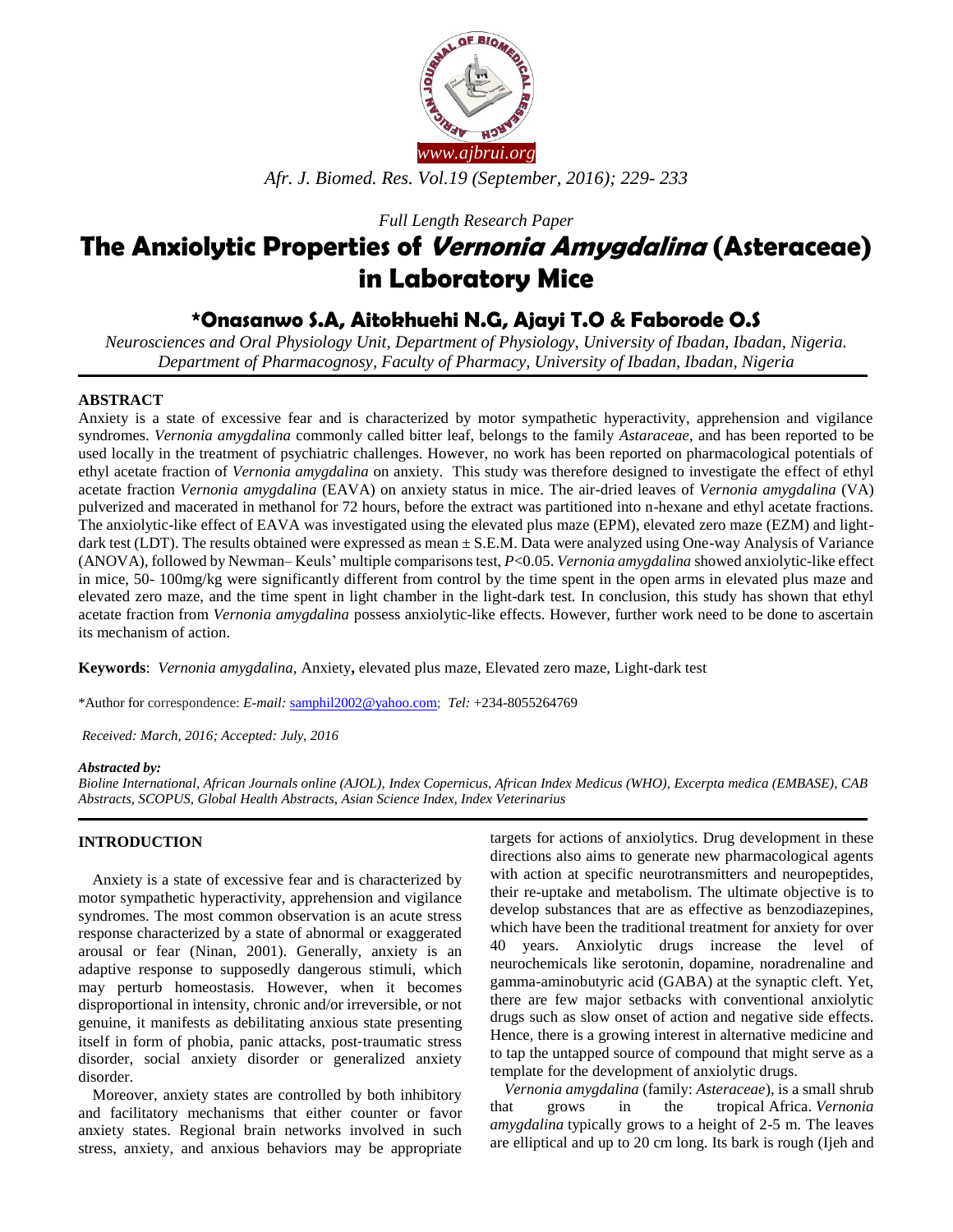Ejik, 2011). *V. amygdalina* is commonly called bitter leaf in English because of its bitter taste. Locally, *Vernonia amygdalina* (VA) is called *ewuro* in Yoruba; onugbu in Igbo; chusar-doki in Hausa; oriwo in Edo (Kokwaro and John 2009; Egedigwe, 2010).

Study showed that VA possessed antioxidant properties and contains phytochemicals such as flavonoids, saponins, terpenes and phenolic acids (Erasto *et al*, 2007). Also, there is evidence that VA has anxiolytic-like potentials using elevated T-maze and hole-board apparatus (Imoru *et al.,* 2014). In an attempt to identify the fraction and ultimately, the compound(s) responsible for this anxiolytic-like potential; this study, therefore, was designed to study the effects of ethyl acetate fraction of *Vernonia amygdalina* on anxiety status in laboratory mice using the elevated plus maze, elevated zero maze and light-dark test models.

# **MATERIALS AND METHODS**

**Plant preparation and extraction:** Fresh leaves of *Vernonia amygdalina* (VA) were collected at University of Ibadan, Ibadan, Oyo State, Nigeria. The identification and authentication of the plant was done at the herbarium section of the Forest Reserve Institute of Nigeria, (FRIN) Ibadan, Oyo State. These were air-dried and pulverized. The pulverized *V. amygdalina* (1.2kg) was soaked in 4.5 liters of methanol for 72 hours. The mixture was filtered and the filtrate was concentrated using a rotary evaporator at a maximum temperature of 45ºC to obtain the crude aqueous extract of the plant which was further fractioned into n-hexane and ethyl acetate fractions, and kept in the refrigerator at  $4^{\circ}$ C for further use. The ethyl acetate fraction of VA was subsequently reconstituted in normal saline at appropriate concentration, and administered orally.

**Experimental animals and Treatment:** Mice weighing 20– 25g were used in this study and were obtained from the Animal House, College of Medicine, University of Ibadan, Ibadan, Nigeria. The animals were kept under a conducive environmental condition, and fed with standard rodent pellet and water *ad libitum*. Animals were divided into four groups and treated as follows: Group 1 (normal saline, 10ml/kg), Group 2-3 (ethyl acetate extract of *Vernonia amygdalina*  (EAVA), 50mg/kg and 100mg/kg) and Group 3 (diazepam, 1mg/kg) before subjecting them to their respective models. The experimental procedures adopted in this study were in accordance with the United States National Institutes of Health Guidelines for Care and Use of Laboratory Animals in Biomedical Research (NIH, 1985).

#### **Anxiety Experimental Models**

**Elevated Plus Maze:** The standard elevated plus maze test described by Montgomery (1958) is used to assess anxietylike behavior in laboratory animals. The apparatus is composed of two open and two closed arms that radiated from a central platform to form a plus sign that is elevated to a height of 40 cm above the floor level. Animal was placed on the center of the platform, facing an open arm. The number of entries and the time spent in the open and closed arms was recorded during a 5-minute test period. The apparatus was cleaned thoroughly between trials with damp and dry towels to remove any residue or unpleasant odor.

**Elevated Zero Maze:** The elevated-O-maze (EZM) is a modification of the plus-maze and displays the advantage of lacking the ambiguous central area of the elevated plus-maze. As in the elevated-plus maze, this test is based on two conflicting innate tendencies: exploring a novel environment and avoiding elevated and open spaces constituting situations of predator risk. The apparatus consisted of two open (stressful) and two enclosed (protecting) elevated arms that form a zero or circle. Time spent in exploring enclosed versus open arms indicates then the anxiety level of the animal. When placed into this apparatus, naïve mice by nature tend to explore less the open arms due its natural fear of heights and open spaces. In this context, anxiolytics generally increased the time spent exploring the open arms and anxiogenics have opposite effect, increasing the time spent into the closed arms. Animal was placed on the center of the platform, facing an open arm. The number of entries and the time spent in the open and closed arms was recorded during a 5-minute test period. The apparatus was cleaned thoroughly between trials with damp and dry towels to remove any residue or unpleasant odor.

**Light-Dark Test:** The apparatus consisted of a Plexiglas box with two compartments ( $20 \text{cm} \times 20 \text{cm}$  each), one of which was illuminated with a white light while the other remained dark. Each animal was placed at the junction of the light dark, facing the illuminated compartment. The time spent in illuminated chamber, as well as the number of entries in each space was recorded for 5minutes (Young and Johnson 1991). After each test, the box was carefully clean up with a wet tissue paper (10% ethanol solution).

**Statistical Analysis:** The results obtained were expressed as mean  $\pm$  S.E.M. Variance was analyzed using One-way Analysis of Variance (ANOVA), followed by Newman– Keuls' multiple comparisons test. Statistical significance was set at *P*<0.05. All statistical analyses were done using (Graph-Pad Prism Software, San Diego, CA, USA)

# **RESULTS**

**Effect of ethyl acetate fraction of Vernonia amygdalina in mice on number of open arms entries in Elevated Plus Maze:** In Figure 1, ethyl acetate fraction of Vernonia amygdalina (50mg/kg, 100mg/kg) and diazepam 1mg/kg showed significant increase (\*\*\*p<0.001, \*\*p<0.01and \*\*\*p<0.001 respectively) in the number of open arms exploration in Elevated Plus Maze when compared with the control as shown by One-way ANOVA.

**Effect of ethyl acetate fraction of Vernonia amygdalina on time spent in open arms in Elevated Plus Maze:** Figure 2 shows that ethyl acetate fraction of Vernonia amygdalina (50mg/kg, 100mg/kg) and diazepam (1mg/kg) produced significant increase (\*\*p<0.01, \*\*p<0.01 and \*\*\*p<0.001 respectively) in the time spent in the open arms of the Elevated Plus Maze when compared with the control.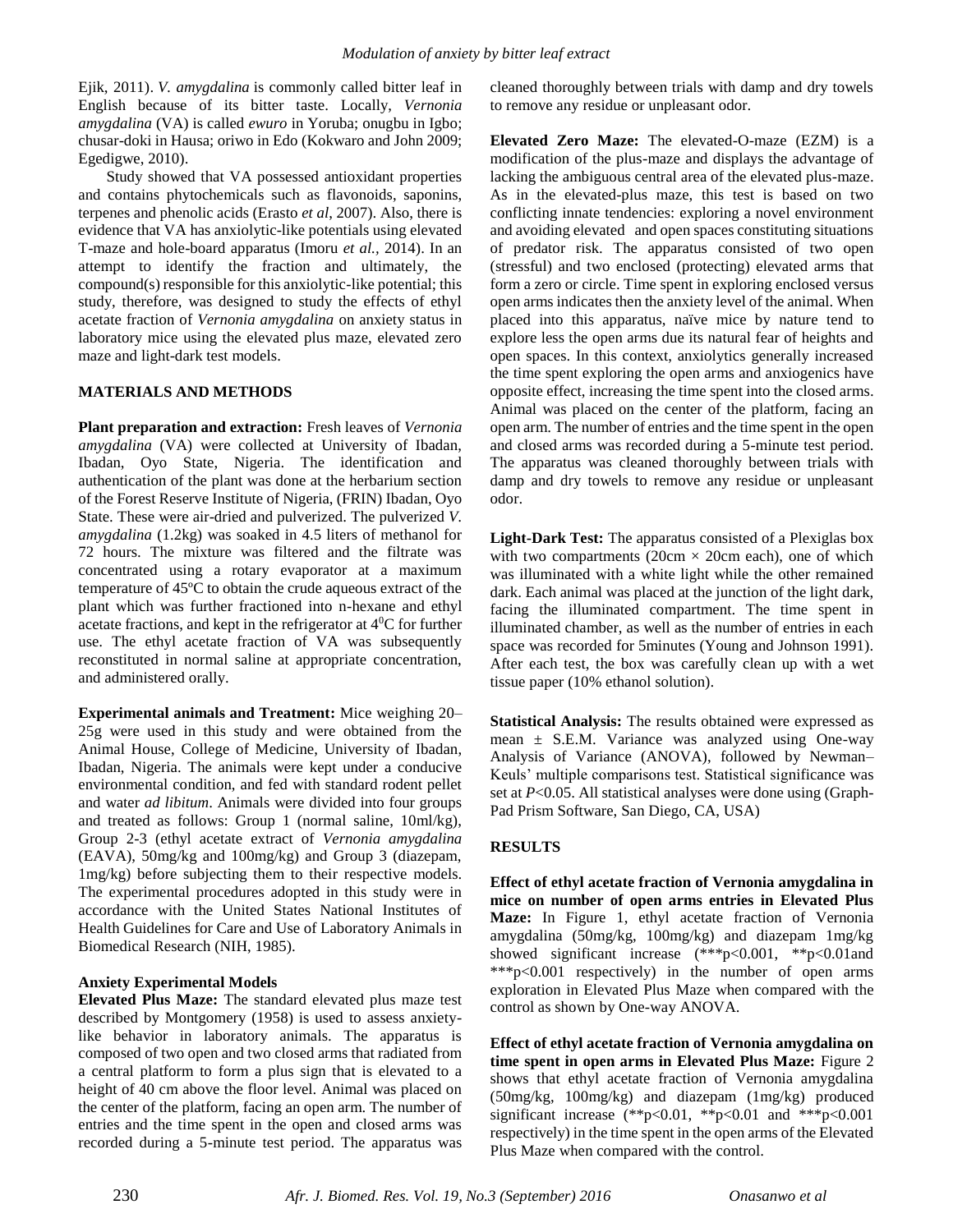

#### **Fig. 1**:

Effect of EAVA administration on number of open arm time entries in Elevated Plus Maze (EPM). The results were expressed as means ± SEM (n=6). Data were analyzed using One-way ANOVA followed by Newman-Keuls' post hoc test. \*\*\**p*<0.001, *\*\*p<*0.01 compared with the control.



#### **Fig. 2:**

Effect of EAVA administration on time spent in open arms of Elevated Plus Maze (EPM). The results are expressed as means  $\pm$ SEM (n=6). Data were analyzed using One-way ANOVA followed by Newman-Keuls' post hoc test. \*\**p*<0.01, \*\*\**p*<0.001 compared with the control

**Effect of ethyl acetate fraction of Vernonia amygdalina on number of open arms entries in Elevated Zero Maze:** As shown in Figure 3, ethyl acetate fraction of Vernonia amygdalina (50mg/kg) showed significant increase  $(*p<0.01)$  in the number of open arms exploration in Elevated Zero Maze when compared with the control as revealed by One-way ANOVA.

**Effect of ethyl acetate fraction of Vernonia amygdalina on time spent in open arms of Elevated Zero Maze:** In Figure 4, ethyl acetate fraction of Vernonia amygdalina (50mg/kg) and diazepam (1mg/kg) showed significant increase (\*p<0.05 and  $*p<0.01$  respectively) in time spent in open arms in Elevated Zero Maze when compared with the control as shown by One-way ANOVA.





Effect of EAVA administration on number of open arms entries in Elevated Zero Maze (EZM). The results are expressed as means  $\pm$ SEM (n=6). Data were analyzed using One-way ANOVA followed by Newman-Keuls' post hoc test. \*\**p*<0.01 compared with the control





Effect of EAVA administration on time spent in open arms in Elevated Zero Maze (EZM). The results are expressed as means  $\pm$ SEM (n=6). Data were analyzed using One-way ANOVA followed by Newman-Keuls' post hoc test. \**p*<0.05, \*\**p<*0.01 compared with the control.

**Effect of ethyl acetate fraction of Vernonia amygdalina on number of entries in light chamber in Light-dark Test :**  Figure 5 shows that only diazepam (1mg/kg) was able to increase significantly ( $p<0.05$ ) the number of light chamber exploration as when compared with the control.

**Effect of ethyl acetate fraction of Vernonia amygdalina on time spent in light chamber in Light-dark Test:** Figure 6 shows that Vernonia amygdalina (50mg/kg) and diazepam (1mg/kg) produced significant increase ( $p<0.05$ ) in the time spent in light chamber when compared with the saline-treated group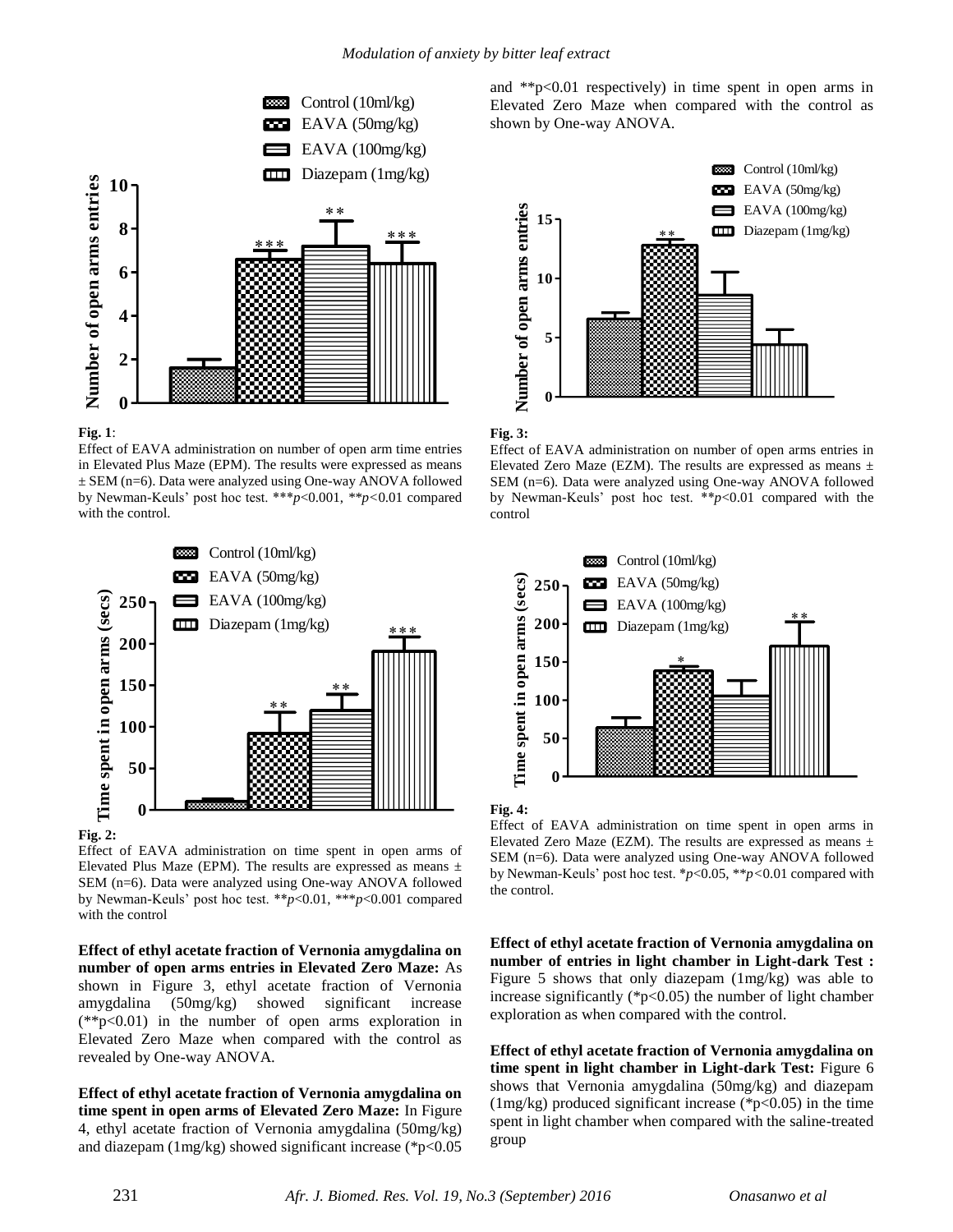

**Fig. 5:**

Effect of EAVA administration on number of entries in light chamber in Light-dark Test (LDT). The results are expressed as means  $\pm$  SEM (n=6). Data were analyzed using One-way ANOVA followed by Newman-Keuls' post hoc test. \**p*<0.05 compared with the control



#### **Fig. 6:**

Effect of EAVA administration on time spent in light chamber in Light-dark Test (LDT). The results are expressed as means  $\pm$  SEM (n=6). Data were analyzed using One-way ANOVA followed by Newman-Keuls' post hoc test. \**p*<0.05 compared with the control

#### **DISCUSSION**

This study was carried out to investigate the effects of ethyl acetate fraction of *Vernonia amygdalina* (VA) on anxiety in mice. Compounds or drugs that inhibit the re-uptake (or increases the efficacy) of Gamma Aminobutyric Acid (GABA), decrease the excitability of neurons, or reduce the communication between neurons (which brings about a calming effect) has been reported to be clinically effective in treating anxiety disorder

Behavioral studies have been shown to play an important part in the evaluation and development of anxiolytic drugs (Pellow *et al.,* 1985). Elevated plus maze and light-dark chamber are the most frequently used behavioral models for anxiolytic compound with the modification of elevated plus maze to zero maze. Exposure of animals to novel maze subjected to fear, freeze, become immobile, defecate and show fear-like movement which also may reflect in humans in anxious state. The plasma cortisol level has been reported to increase in animals in these anxiolytic models as a true reflection of anxiety and these fear-like behaviors is reduced by anxiolytic agents like diazepam and newer anxiolytic drugs (Kulkarni *et al.,* 2009). Findings from this study showed that VA is rich in flavonoids and alkaloids and these two constituents of VA are rich in antioxidant activity. The naturally occurring flavonoids have been recently reported to selectively bind with high affinity to the central benzodiazepine receptor, and to exert powerful anxiolytic and other benzodiazepine-like effects in rats (Salgueiro *et al.,* 1997). The elevated plus-maze (EPM) is currently one of the most frequently used animal models of anxiety (Hogg, 1996). In elevated plus-maze, rodents display an avoidance of exposed open arms of the maze and take preference for the closed arms. The parameter of anxiety in this model is the number of open arm entries and time spent in the open arms which are sensitive to agents thought to act through the GABA-A receptor complex, justifying the use of diazepam as a positive control in this study. In accordance with previously published reports, diazepam increased the percentage of open arm entries and the time spent in the open arms (Crawley and Goodwin, 1980), confirming its anxiolytic effects. In this study, VA increase the number of open arms entries and the time spent in open arms entries, therefore, indicating its anxiolytic-like properties.

The elevated zero maze (EZM) was created to eliminate the center region of the Plus, and has also been pharmacologically validated with anxiolytic drugs (Shepherd *et al.,* 1994). Percent times spent in open and closed areas are the acceptable scoring variables used to reflect anxiety status and elevated zero maze (Rodgers *et al.,* 1997). Increases in time in open areas are interpreted as decreased anxiety. In this study VA was able to increase time spent in open arms, and it can therefore be said that VA potentiate anxiolytic-like activities using the zero maze model.

The anxiolytic effect was also tested in the light–dark test. As with the EPM test, it is also useful for modeling anxiety, and it has been developed for predicting the potency of clinically used compounds for treating this disease. It has been assumed that the time mice spent in the illuminated side of the box is the most useful and consistent parameter of anxiety (Young and Johnson, 1991). Administration of VA and diazepam produced a significant response in the light dark test of anxiety, as the time spent by animals in the light chamber increased in comparison with their saline-treated counterpart, indicating an anxiolytic-like activity of the extract.

In conclusion, this study has shown that ethyl acetate fraction of *Vernonia amygdalina* possess anxiolytic-like effect in elevated plus maze, elevated zero maze and light-dark test model. However, further work needs to be done to ascertain its mechanism(s) of action.

#### *Acknowledgement*

*The authors will like to appreciate the efforts of Mr. O.A Adeoluwa, Pharmacology Department, University of Ibadan, Nigeria for his laboratory assistance.*